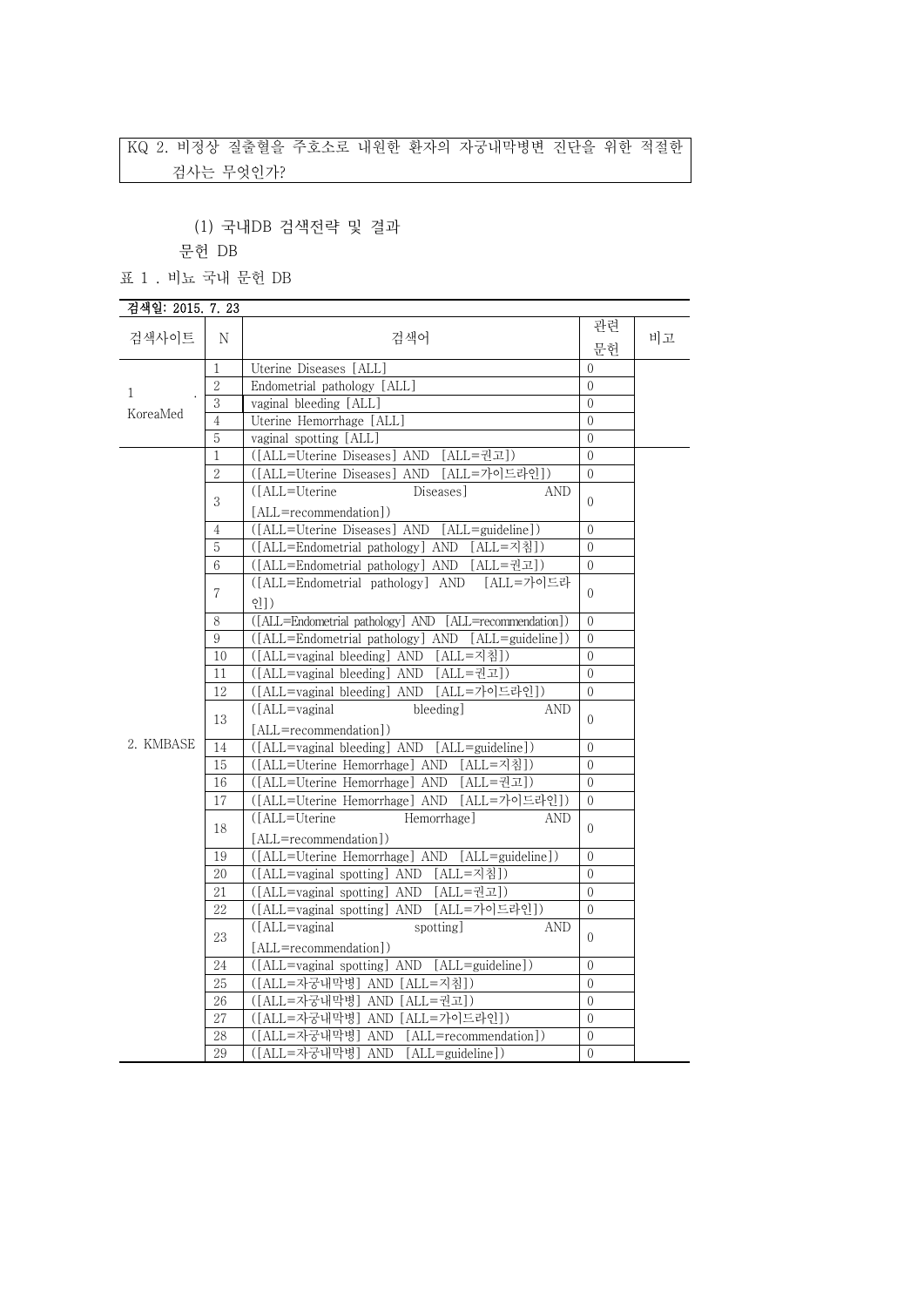표 2 . 비뇨 국내 진료지침 DB

| 검색사이<br>트 | N | 지침 제목     | 연도 | 개발학회 |
|-----------|---|-----------|----|------|
| 1. KGC    |   |           |    |      |
|           | ∠ | 소계 (0건)   |    |      |
| 2. KoMGI  |   |           |    |      |
|           |   | 0건)<br>수계 |    |      |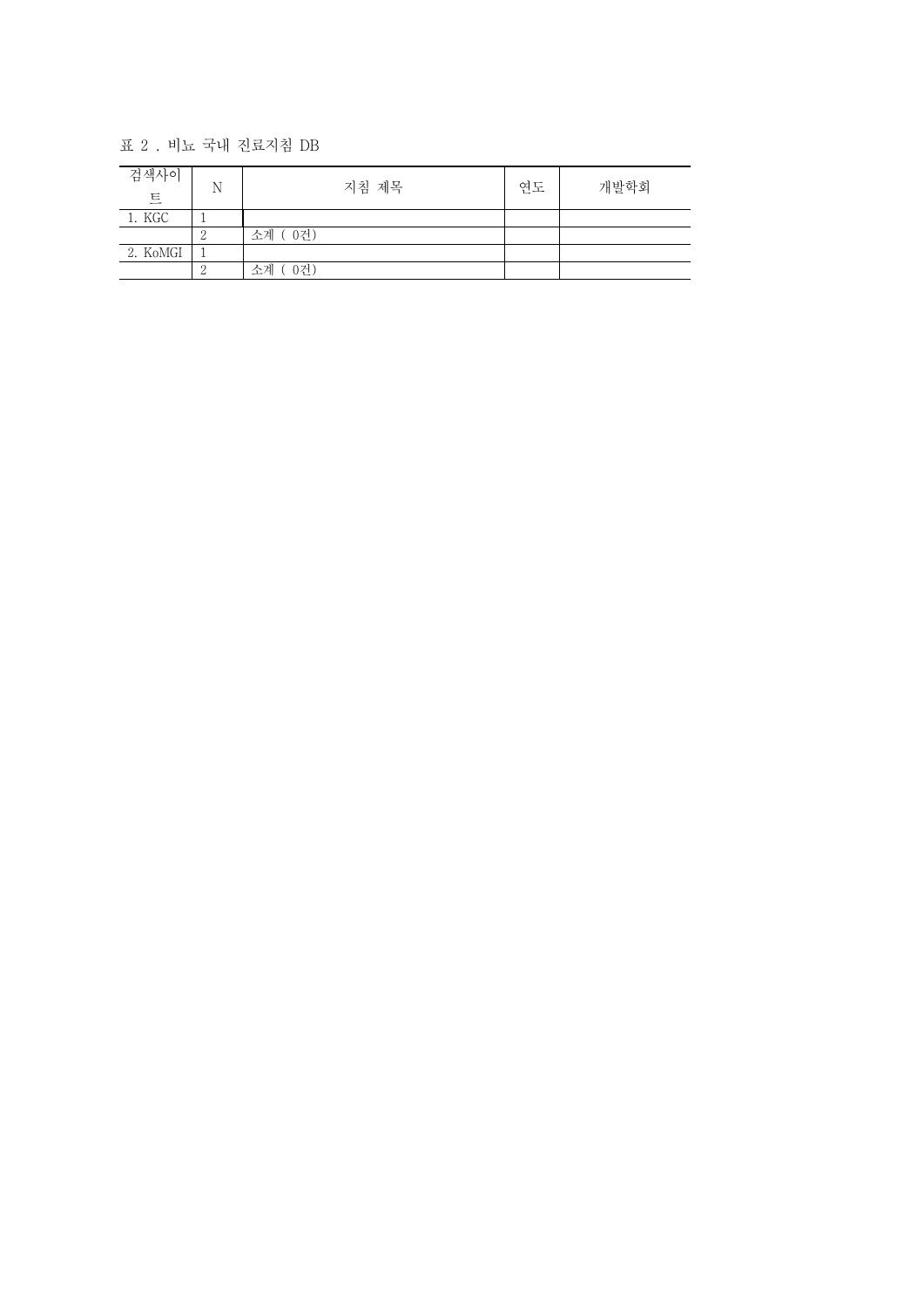# (2) 국외DB 검색전략 및 결과

표 3 . 비뇨 국외 Ovid-Medline

|              | 검색일:<br>2015. 7. 23 |                                                    |        |
|--------------|---------------------|----------------------------------------------------|--------|
| 구분           | N                   | 검색어                                                | 검색 결과  |
| $\mathsf{P}$ | 1                   | "vaginal bleeding".mp. or exp Uterine Hemorrhage/  | 20549  |
|              | $\overline{2}$      | vaginal spotting.mp.                               | 146    |
|              | 3                   | exp Hemorrhage/                                    | 273148 |
|              | 4                   | exp Hysterectomy, Vaginal/                         | 2245   |
|              | 5                   | 3 and 4                                            | 260    |
|              | 6                   | "uterine bleeding".mp.                             | 3164   |
|              | 7                   | exp Uterine Diseases/ or Endometrial pathology.mp. | 142023 |
|              | 8                   | 1 or 2 or 5 or 6 or 7                              | 149687 |
|              | 9                   | exp Urography/                                     | 19619  |
|              | 10                  | ultrasonogra\$.mp.                                 | 191964 |
| 검사           | 11                  | exp Ultrasonography/                               | 262707 |
|              | 12                  | Sonogra\$.mp.                                      | 45111  |
|              | 13                  | exp Magnetic Resonance Imaging/ or MRI.mp.         | 371338 |
|              | 14                  | $or/9-13$                                          | 690857 |
| P & 검<br>사   | 15                  | 8 and 14                                           | 8590   |
|              | 16                  | guideline.pt.                                      | 15616  |
|              | 17                  | practice guideline.pt.                             | 20416  |
| 제외기<br>준     | 18                  | guideline\$.ti.                                    | 49708  |
|              | 19                  | recommendation\$.ti.                               | 24139  |
|              | 20                  | standard\$.ti.                                     | 66224  |
|              | 21                  | 16 or 17 or 18 or 19 or 20                         | 148703 |
| P & I &<br>G | 22                  | 15 and 21                                          | 78     |
| 연도           | 23                  | limit 22 to $yr="2000$ -Current"                   | 69     |

### 표 4 . 비뇨 국외 Ovid-Embase

|       | 검색일: 2015. 7. 23 |                                                    |         |  |
|-------|------------------|----------------------------------------------------|---------|--|
| 구분    | N                | 검색어                                                | 검색 결과   |  |
| P     |                  | "vaginal bleeding".mp. or exp Uterine Hemorrhage/  | 9835    |  |
|       | 2                | vaginal spotting.mp.                               | 198     |  |
|       | 3                | exp Hemorrhage/                                    | 486043  |  |
|       | 4                | exp Hysterectomy, Vaginal/                         | 4310    |  |
|       | 5                | 3 and 4                                            | 1425    |  |
|       | 6                | "uterine bleeding".mp.                             | 3686    |  |
|       | 7                | exp uterus disease/                                | 134609  |  |
|       | 8                | 1 or 2 or 5 or 6 or 7                              | 139289  |  |
| 검사    | 9                | $\exp$ urography/                                  | 19483   |  |
|       | 10               | ultrasonogra\$.mp. or $exp$ echography/            | 482860  |  |
|       | 11               | Ultrasonography.mp.                                | 90173   |  |
|       | 12               | Sonogra\$.mp. or exp ultrasound/                   | 139117  |  |
|       | 13               | MRI.mp. or exp nuclear magnetic resonance imaging/ | 586090  |  |
|       | 14               | $or/9-13$                                          | 1085454 |  |
| P & 검 | 15               | 8 and 14                                           | 20560   |  |